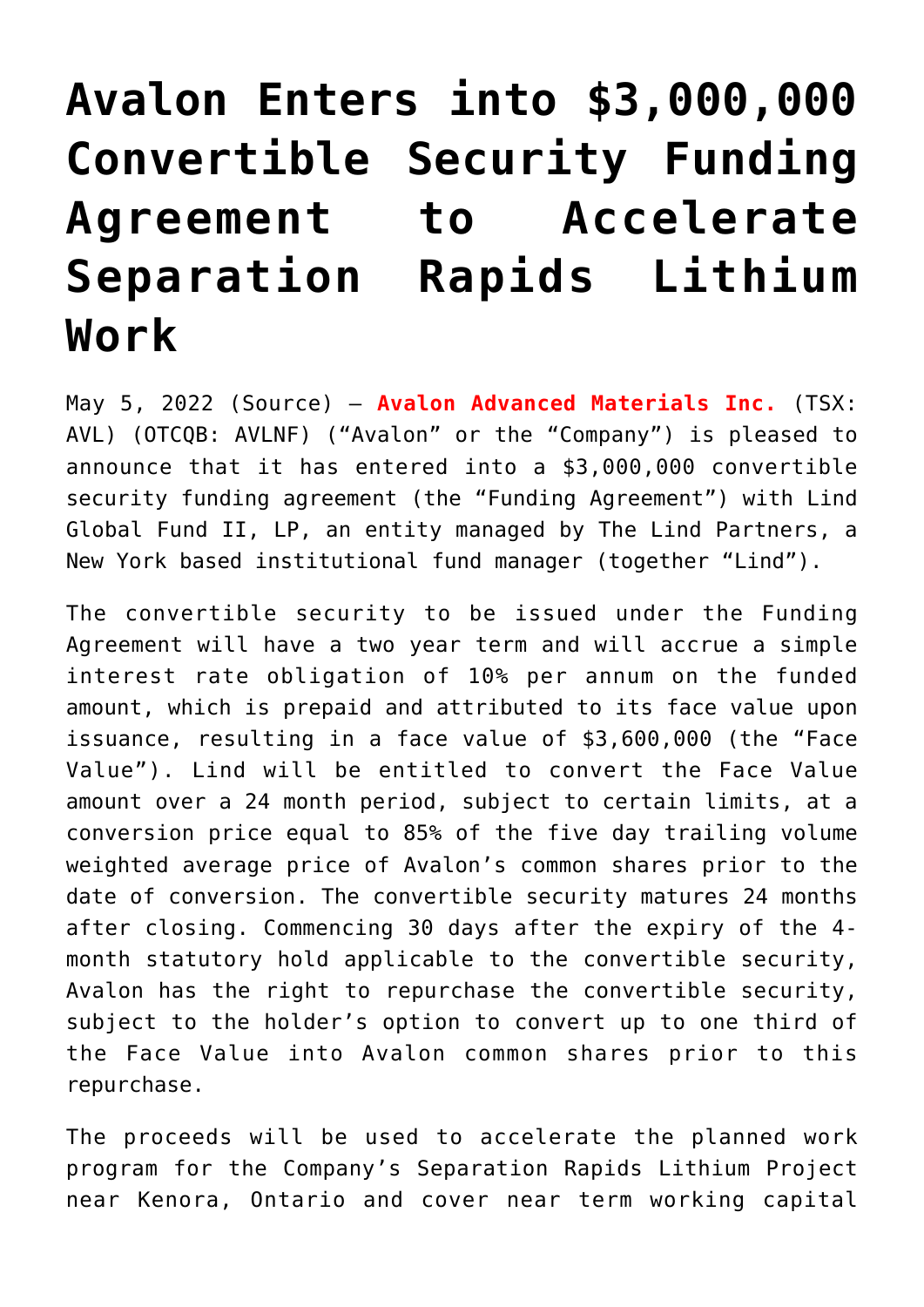requirements. The work will include preparing for feasibility study work both at Separation Rapids and for the planned lithium battery materials refinery in Thunder Bay, Ontario.

In conjunction with the closing of the Funding Agreement, Lind will receive a closing fee of \$90,000, and 9,000,000 common share purchase warrants. Each warrant entitles the holder to purchase one common share of the Company at a price of \$0.26 per common share until 48 months after closing.

Pursuant to Canadian securities laws, the securities issuable under this private placement will be subject to a hold period which expires four months and one day after closing. The Company has received conditional approval of the TSX in connection with this financing.

This news release is not an offer of securities for sale in the United States. The securities have not been and will not be registered under the US Securities Act of 1933, as amended (the "US Securities Act"), and may not be offered or sold in the United States or to US persons (as defined in Regulation S under the US Securities Act) absent registration or an applicable exemption from registration. All currency reported in this release is in Canadian dollars.

## **About The Lind Partners**

The Lind Partners manages institutional funds that are leaders in providing growth capital to small- and mid-cap companies publicly traded in the US, Canada, Australia and the UK. Lind's funds make direct investments ranging from US\$1 to US\$30 million, invest in syndicated equity offerings and selectively buy on market. Having completed more than 100 direct investments totaling over US\$1 Billion in transaction value, Lind's funds have been flexible and supportive capital partners to investee companies since 2011.

For more information, please visit [http://www.thelindpartners.com](https://www.newsfilecorp.com/redirect/rYwgkcJYNR).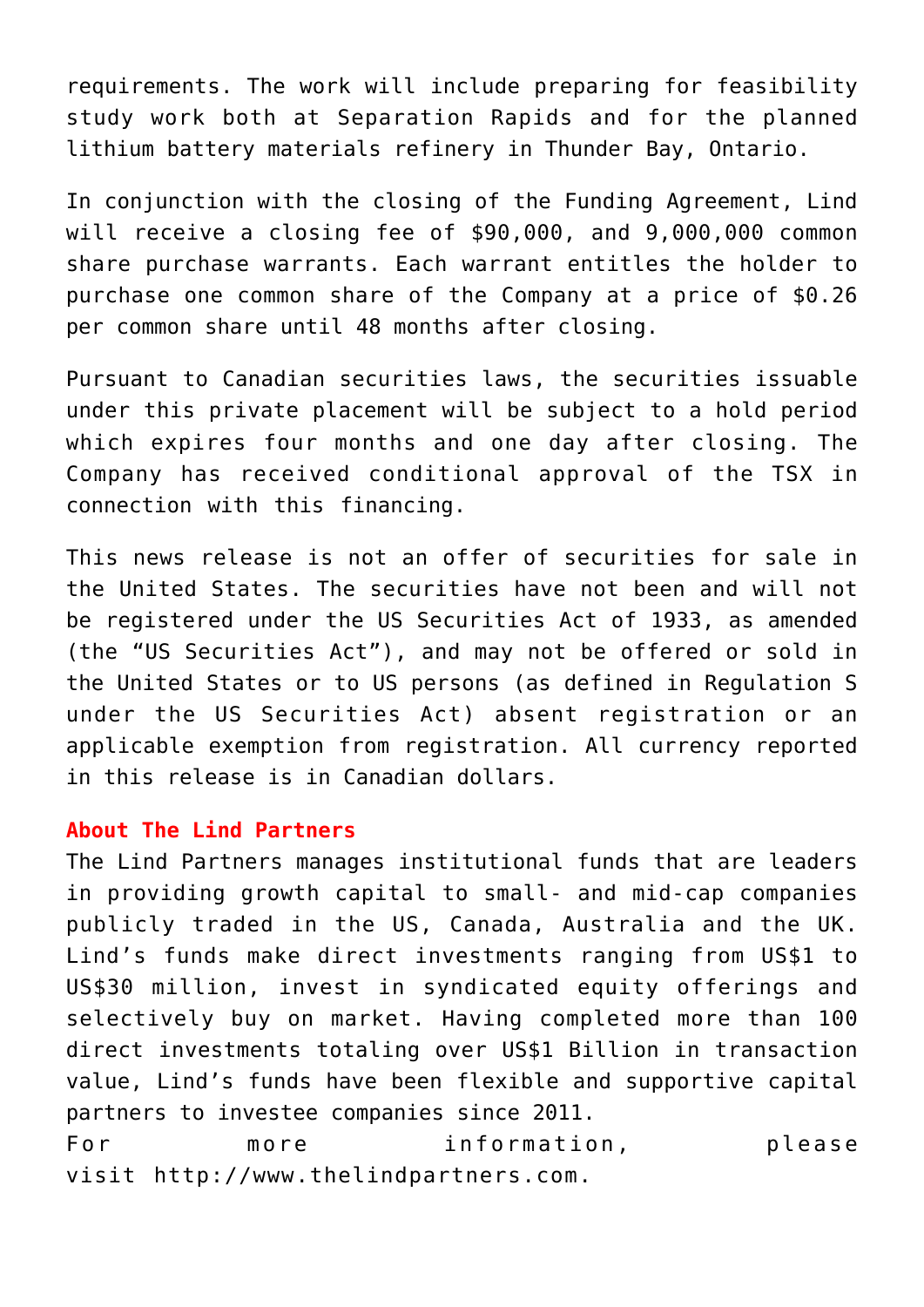## **About Avalon Advanced Materials Inc.**

Avalon Advanced Materials Inc. is a Canadian mineral development company specializing in sustainably-produced materials for clean technology. The Company now has four advanced stage projects, providing investors with exposure to lithium, tin and indium, as well as rare earth elements, tantalum, cesium and zirconium. Avalon is currently focusing on developing its Separation Rapids Lithium Project near Kenora, Ontario while continuing to advance other projects, including its 100%-owned Lilypad Cesium-Tantalum-Lithium Project located near Fort Hope, Ontario. Social responsibility and environmental stewardship are corporate cornerstones.

For questions and feedback, please e-mail Avalon President and CEO, Donald Bubar, at [ir@AvalonAM.com](mailto:ir@AvalonAM.com).

*This news release contains "forward-looking statements" within the meaning of the United States Private Securities Litigation Reform Act of 1995 and applicable Canadian securities legislation. Forward-looking statements include, but are not limited to, statements related to issuance of the convertible security under the Funding Agreement, how the Company plans to use the net proceeds from the financing and that the planned work program includes preparing for feasibility study work both at Separation Rapids and for the planned lithium battery materials refinery. Generally, these forward-looking statements can be identified by the use of forward-looking terminology such as "potential", "scheduled", "anticipates", "continues", "expects" or "does not expect", "is expected", "scheduled", "targeted", "planned", or "believes", or variations of such words and phrases or state that certain actions, events or results "may", "could", "would", "might" or "will be" or "will not be" taken, reached or result, "will occur" or "be achieved". Forward-looking statements are subject to known and unknown risks, uncertainties and other factors that may cause the actual results, level of activity, performance or achievements of Avalon to be materially*